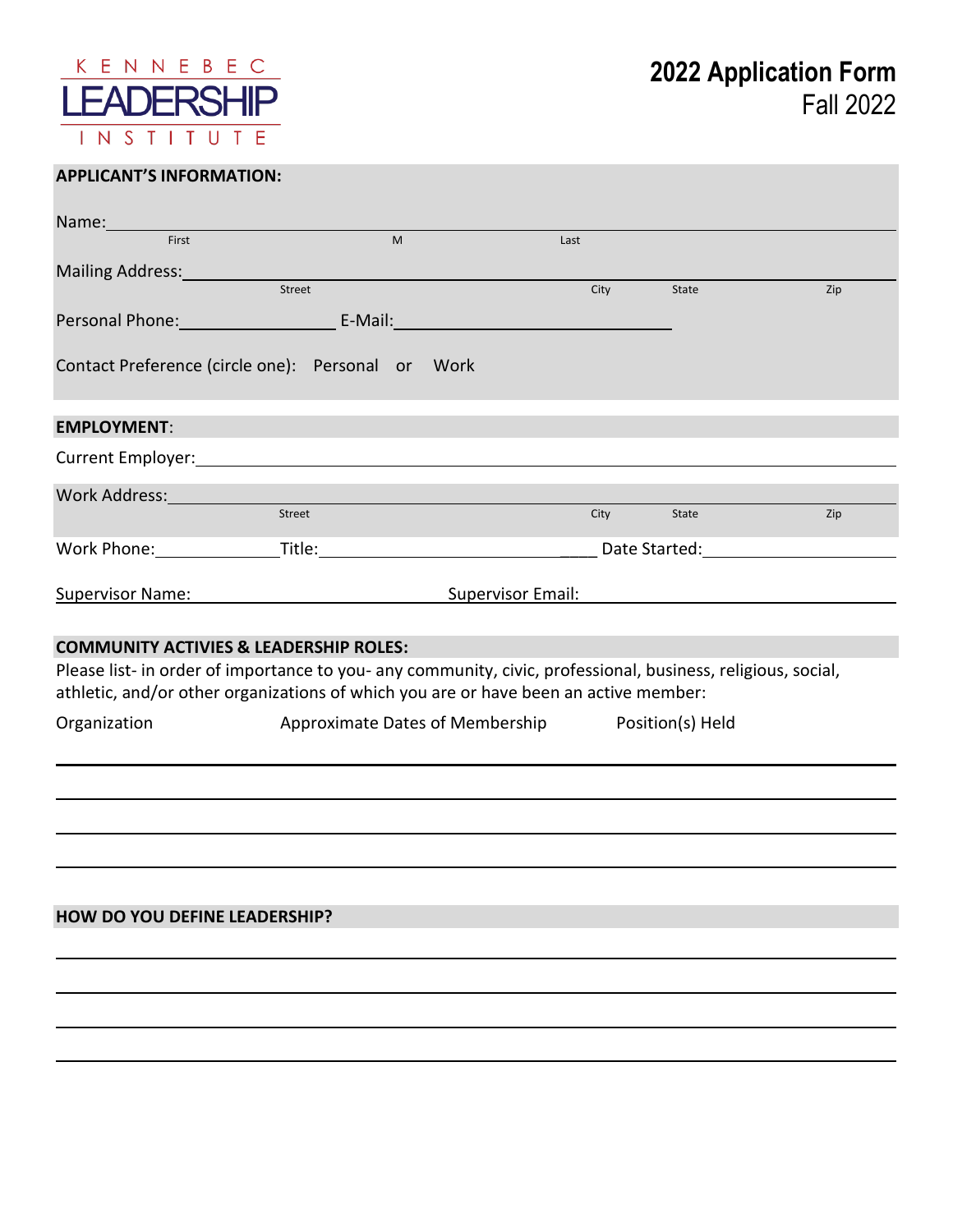### **SHARE AN EXAMPLE OF A LEADER WHO YOU ASPIRE TO BE LIKE:**

**WHAT DO YOU CONSIDER YOUR GREATEST ACCOMPLISHMENT OR ACHIEVEMENT, OR WHAT MAKES YOU FEEL ACCOMPLISHED?**

### **WHAT DO YOU WANT TO TAKE AWAY FROM KLI PROFESSIONALLY AND PERSONALLY?**

**DESCRIBE YOUR EXPERIENCE IN THE KENNEBEC VALLEY REGION (HOW LONG YOU HAVE LIVED HERE, WHAT BROUGHT YOU HERE, ETC.):**

#### **DO YOU PLAN TO STAY IN THE KENNEBEC VALLEY AREA? WHY OR WHY NOT**

## **ADDITIONAL INFORMATION**

Applicants must also complete and submit the following with their application: